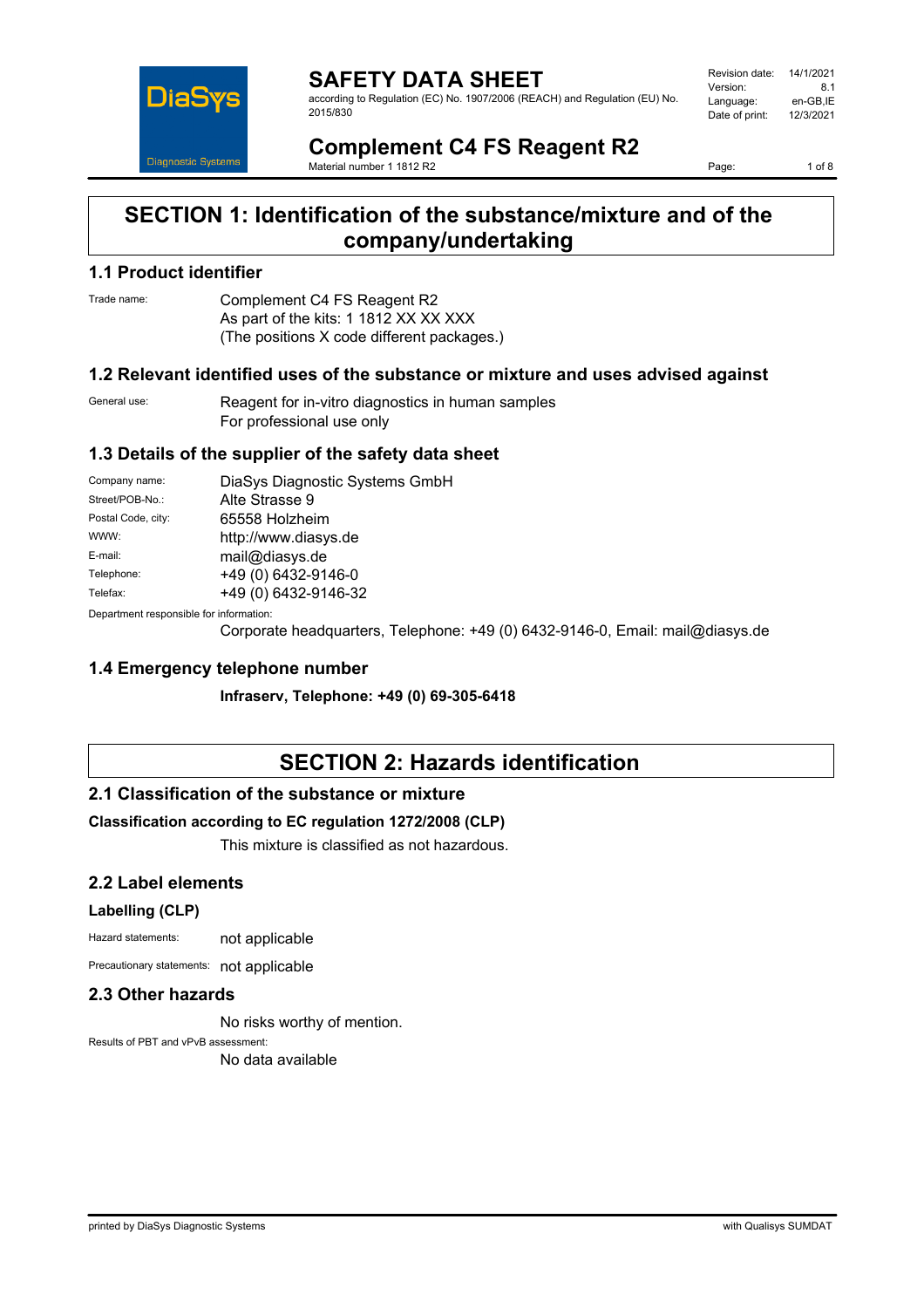

#### **SAFETY DATA SHEET** according to Regulation (EC) No. 1907/2006 (REACH) and Regulation (EU) No. 2015/830

| Revision date: | 14/1/2021 |
|----------------|-----------|
| Version:       | 81        |
| Language:      | en-GB.IE  |
| Date of print: | 12/3/2021 |
|                |           |

**Complement C4 FS Reagent R2** Material number 1 1812 R2

Page: 2 of 8

# **SECTION 3: Composition / information on ingredients**

## 3.1 Substances: not applicable

# **3.2 Mixtures**

Chemical characterisation: Aqueous solution of inorganic salts and organic compounds.

Additional information: Preparation does not contain dangerous substances above limits that need to be mentioned in this section according to applicable legislation. Contains Sodium azide (0.95 g/L) as preservative.

# **SECTION 4: First aid measures**

## **4.1 Description of first aid measures**

In case of inhalation: Move victim to fresh air. If you feel unwell, seek medical advice.

- Following skin contact: Take off contaminated clothing and wash it before reuse. Remove residues with water. In case of skin reactions, consult a physician.
- After eye contact: Immediately flush eyes with plenty of flowing water for 10 to 15 minutes holding eyelids apart. Remove contact lenses, if present and easy to do. Continue rinsing. In case of troubles or persistent symptoms, consult an opthalmologist.
- After swallowing: Rinse mouth thoroughly with water. Do not induce vomiting without medical advice. Have victim drink large quantities of water, with active charcoal if possible. Seek medical attention.

Never give anything by mouth to an unconscious person.

## **4.2 Most important symptoms and effects, both acute and delayed**

No data available

## **4.3 Indication of any immediate medical attention and special treatment needed**

Treat symptomatically.

# **SECTION 5: Firefighting measures**

### **5.1 Extinguishing media**

Suitable extinguishing media:

Product is non-combustible. Extinguishing materials should therefore be selected according to surroundings.

### **5.2 Special hazards arising from the substance or mixture**

Fires in the immediate vicinity may cause the development of dangerous vapours. In case of fire may be liberated: Nitrogen oxides (NOx), carbon monoxide and carbon dioxide.

# **5.3 Advice for firefighters**

Special protective equipment for firefighters:

Wear self-contained breathing apparatus.

Additional information: Hazchem-Code: -

Do not allow fire water to penetrate into surface or ground water.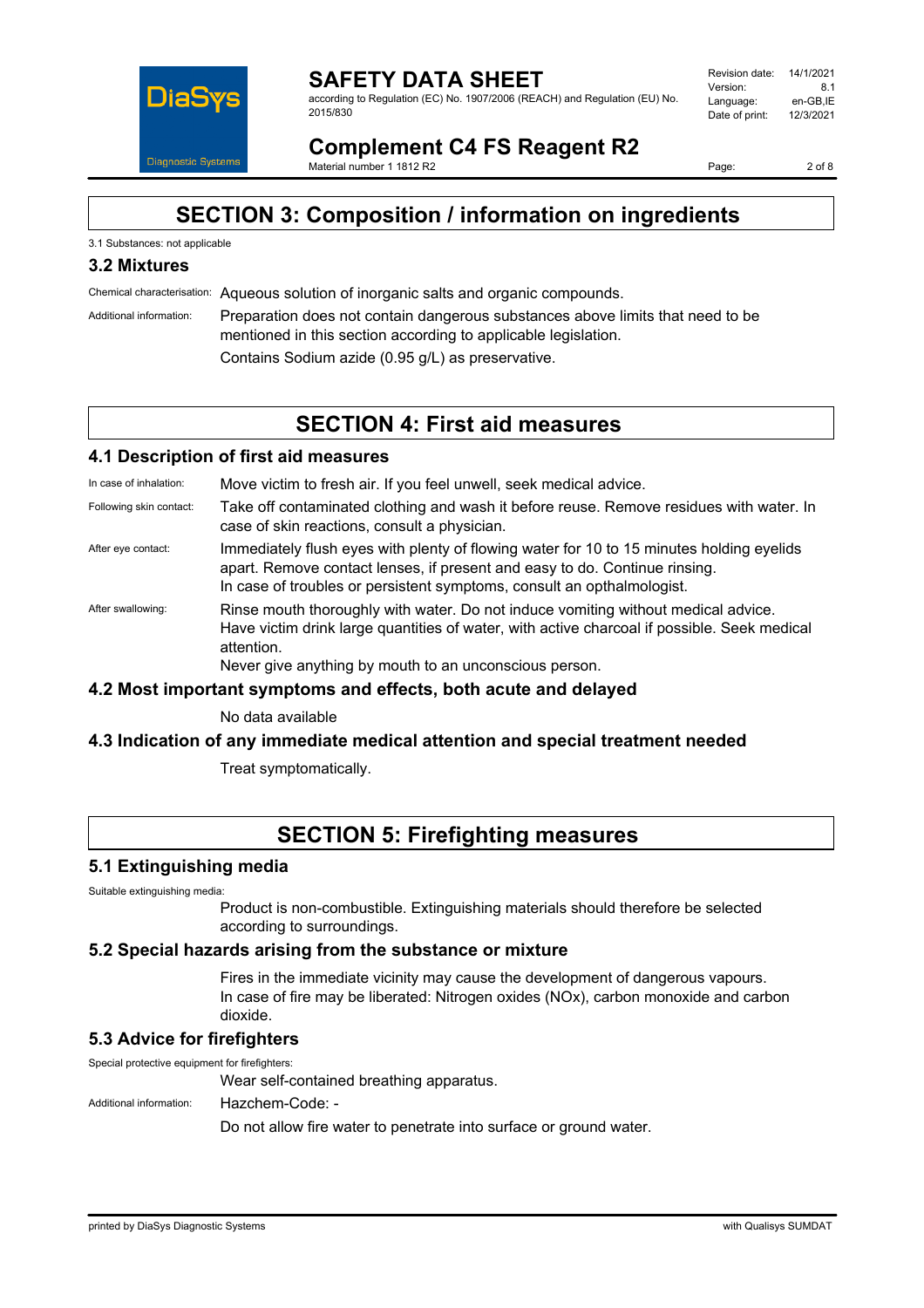

according to Regulation (EC) No. 1907/2006 (REACH) and Regulation (EU) No. 2015/830

| Revision date: | 14/1/2021 |
|----------------|-----------|
| Version:       | 81        |
| Language:      | en-GB.IE  |
| Date of print: | 12/3/2021 |
|                |           |

**Complement C4 FS Reagent R2** Material number 1 1812 R2

Page: 3 of 8

# **SECTION 6: Accidental release measures**

## **6.1 Personal precautions, protective equipment and emergency procedures**

Avoid contact with skin and eyes. Wear appropriate protective equipment. Provide adequate ventilation.

## **6.2 Environmental precautions**

Do not allow to penetrate into soil, waterbodies or drains.

### **6.3 Methods and material for containment and cleaning up**

Soak up with absorbent materials such as sand, siliceus earth, acid- or universal binder. Store in special closed containers and dispose of according to ordinance. Wash spill area with plenty of water.

## **6.4 Reference to other sections**

Refer additionally to section 8 and 13.

# **SECTION 7: Handling and storage**

# **7.1 Precautions for safe handling**

Advices on safe handling: Avoid contact with skin and eyes. Wear appropriate protective equipment. Keep all containers, equipment and working place clean. Provide adequate ventilation, and local exhaust as needed.

## **7.2 Conditions for safe storage, including any incompatibilities**

Requirements for storerooms and containers:

Keep containers tightly closed and at a temperature between 2 °C and 8 °C. Protect from light. Keep sterile.

Hints on joint storage: Do not store together with acids or alkalis.

Keep away from food, drink and animal feedingstuffs.

# **7.3 Specific end use(s)**

No information available.

# **SECTION 8: Exposure controls/personal protection**

### **8.1 Control parameters**

Additional information: Contains no substances with occupational exposure limit values.

## **8.2 Exposure controls**

Provide good ventilation and/or an exhaust system in the work area.

## **Personal protection equipment**

### **Occupational exposure controls**

| Respiratory protection: | If vapours form, use respiratory protection.<br>Use filter type ABEK according to EN 14387.           |
|-------------------------|-------------------------------------------------------------------------------------------------------|
| Hand protection:        | Protective gloves according to EN 374.<br>Glove material: Nitrile rubber-Breakthrough time: >480 min. |
|                         | Observe glove manufacturer's instructions concerning penetrability and breakthrough time.             |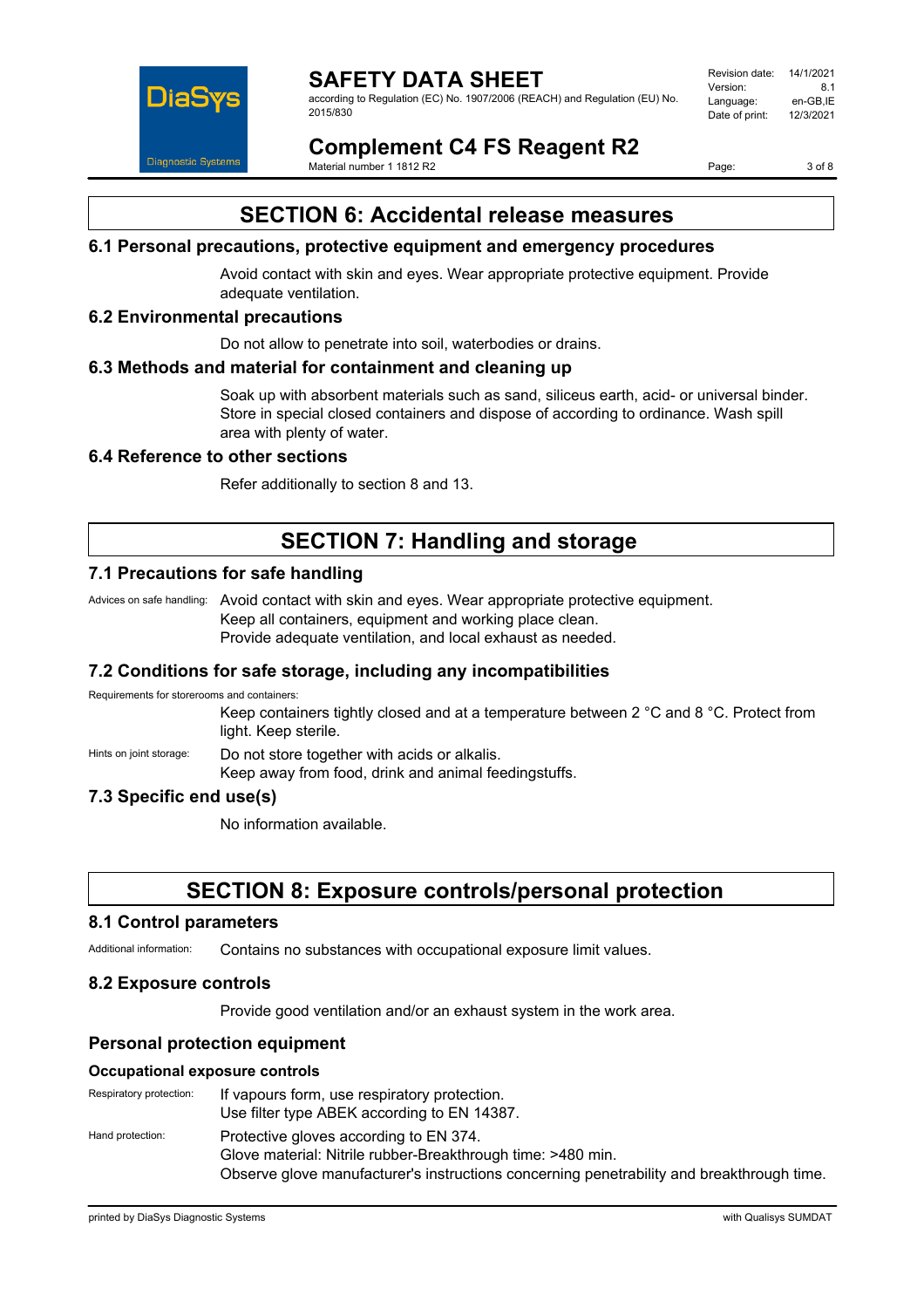

according to Regulation (EC) No. 1907/2006 (REACH) and Regulation (EU) No. 2015/830

| Revision date: | 14/1/2021 |
|----------------|-----------|
| Version:       | 81        |
| Language:      | en-GB.IE  |
| Date of print: | 12/3/2021 |
|                |           |

**Complement C4 FS Reagent R2**

Material number 1 1812 R2

Page: 4 of 8

Eye protection: Tightly sealed goggles according to EN 166.

Body protection: Wear suitable protective clothing.

General protection and hygiene measures:

Avoid contact with skin and eyes. Take off contaminated clothing and wash it before reuse. Wash hands before breaks and after work.

#### **Environmental exposure controls**

Refer to "6.2 Environmental precautions".

# **SECTION 9: Physical and chemical properties**

## **9.1 Information on basic physical and chemical properties**

| Appearance:                              | Physical state at 20 °C and 101.3 kPa: liquid<br>Form: weak opalescent<br>Colour: colourless up to brownish |
|------------------------------------------|-------------------------------------------------------------------------------------------------------------|
| Odour:                                   | no characteristic odour                                                                                     |
| Odour threshold:                         | No data available                                                                                           |
| pH:                                      | at 25 °C: 7.95                                                                                              |
| Melting point/freezing point:            | No data available                                                                                           |
| Initial boiling point and boiling range: | No data available                                                                                           |
| Flash point/flash point range:           | not combustible                                                                                             |
| Evaporation rate:                        | No data available                                                                                           |
| Flammability:                            | No data available                                                                                           |
| Explosion limits:                        | No data available                                                                                           |
| Vapour pressure:                         | No data available                                                                                           |
| Vapour density:                          | No data available                                                                                           |
| Density:                                 | at 20 °C: 1.017 g/mL                                                                                        |
| Water solubility:                        | completely miscible                                                                                         |
| Partition coefficient: n-octanol/water:  | No data available                                                                                           |
| Auto-ignition temperature:               | No data available                                                                                           |
| Decomposition temperature:               | No data available                                                                                           |
| Viscosity, kinematic:                    | No data available                                                                                           |
| Explosive properties:                    | No data available                                                                                           |
| Oxidizing characteristics:               | No data available                                                                                           |
|                                          |                                                                                                             |

## **9.2 Other information**

Additional information: No data available

# **SECTION 10: Stability and reactivity**

## **10.1 Reactivity**

refer to 10.3

# **10.2 Chemical stability**

Stable under recommended storage conditions.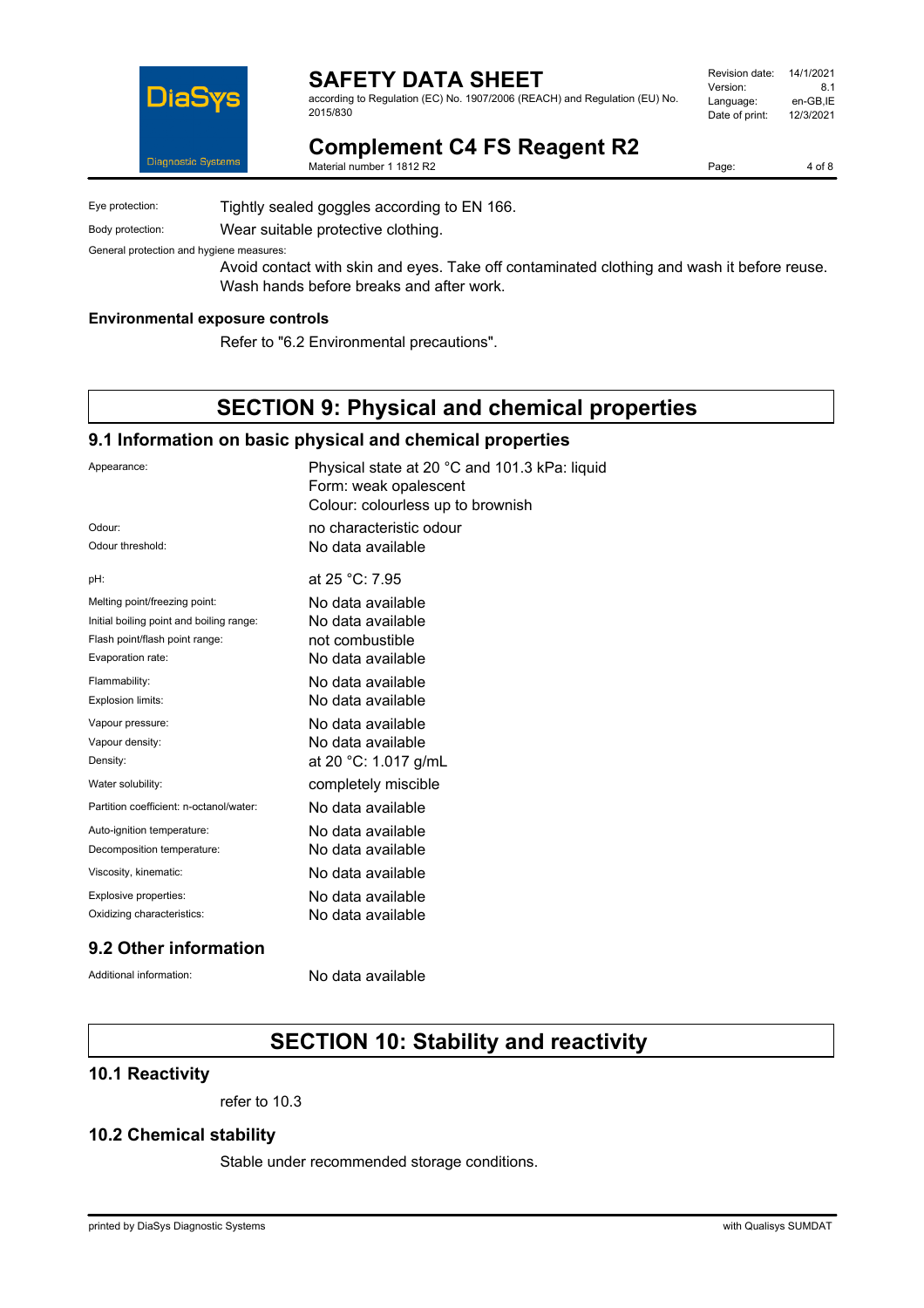

according to Regulation (EC) No. 1907/2006 (REACH) and Regulation (EU) No. 2015/830

| Revision date: | 14/1/2021 |
|----------------|-----------|
| Version:       | 81        |
| Language:      | en-GB.IE  |
| Date of print: | 12/3/2021 |
|                |           |

# **Complement C4 FS Reagent R2**

Material number 1 1812 R2

Page: 5 of 8

# **10.3 Possibility of hazardous reactions**

No hazardous reactions known.

# **10.4 Conditions to avoid**

Protect against heat /sun rays. Protect from frost.

## **10.5 Incompatible materials**

strong acids, alkalis

## **10.6 Hazardous decomposition products**

No hazardous decomposition products when regulations for storage and handling are observed. Thermal decomposition: No data available

# **SECTION 11: Toxicological information**

# **11.1 Information on toxicological effects**

| Toxicological effects: | Acute toxicity (oral): Lack of data.                                                                                                                                                                                                              |  |
|------------------------|---------------------------------------------------------------------------------------------------------------------------------------------------------------------------------------------------------------------------------------------------|--|
|                        | Acute toxicity (dermal): Lack of data.                                                                                                                                                                                                            |  |
|                        | Acute toxicity (inhalative): Lack of data.                                                                                                                                                                                                        |  |
|                        | Skin corrosion/irritation: Lack of data.                                                                                                                                                                                                          |  |
|                        | Serious eye damage/irritation: Lack of data.                                                                                                                                                                                                      |  |
|                        | Sensitisation to the respiratory tract: Lack of data.                                                                                                                                                                                             |  |
|                        | Skin sensitisation: Lack of data.                                                                                                                                                                                                                 |  |
|                        | Germ cell mutagenicity/Genotoxicity: Lack of data.                                                                                                                                                                                                |  |
|                        | Carcinogenicity: Lack of data.                                                                                                                                                                                                                    |  |
|                        | Reproductive toxicity: Lack of data.                                                                                                                                                                                                              |  |
|                        | Effects on or via lactation: Lack of data.                                                                                                                                                                                                        |  |
|                        | Specific target organ toxicity (single exposure): Lack of data.                                                                                                                                                                                   |  |
|                        | Specific target organ toxicity (repeated exposure): Lack of data.                                                                                                                                                                                 |  |
|                        | Aspiration hazard: Lack of data.                                                                                                                                                                                                                  |  |
| Other information:     | Contains Sodium azide (0.95 g/L):<br>After resorption of toxic quantities: headache, dizziness, nausea, cough, vomiting,<br>spasms, breathing paralysis, CNS disorders, low blood pressure, cardiovascular failure,<br>unconsciousness, collapse. |  |

# **SECTION 12: Ecological information**

## **12.1 Toxicity**

Further details: No data available

## **12.2 Persistence and degradability**

Further details: No data available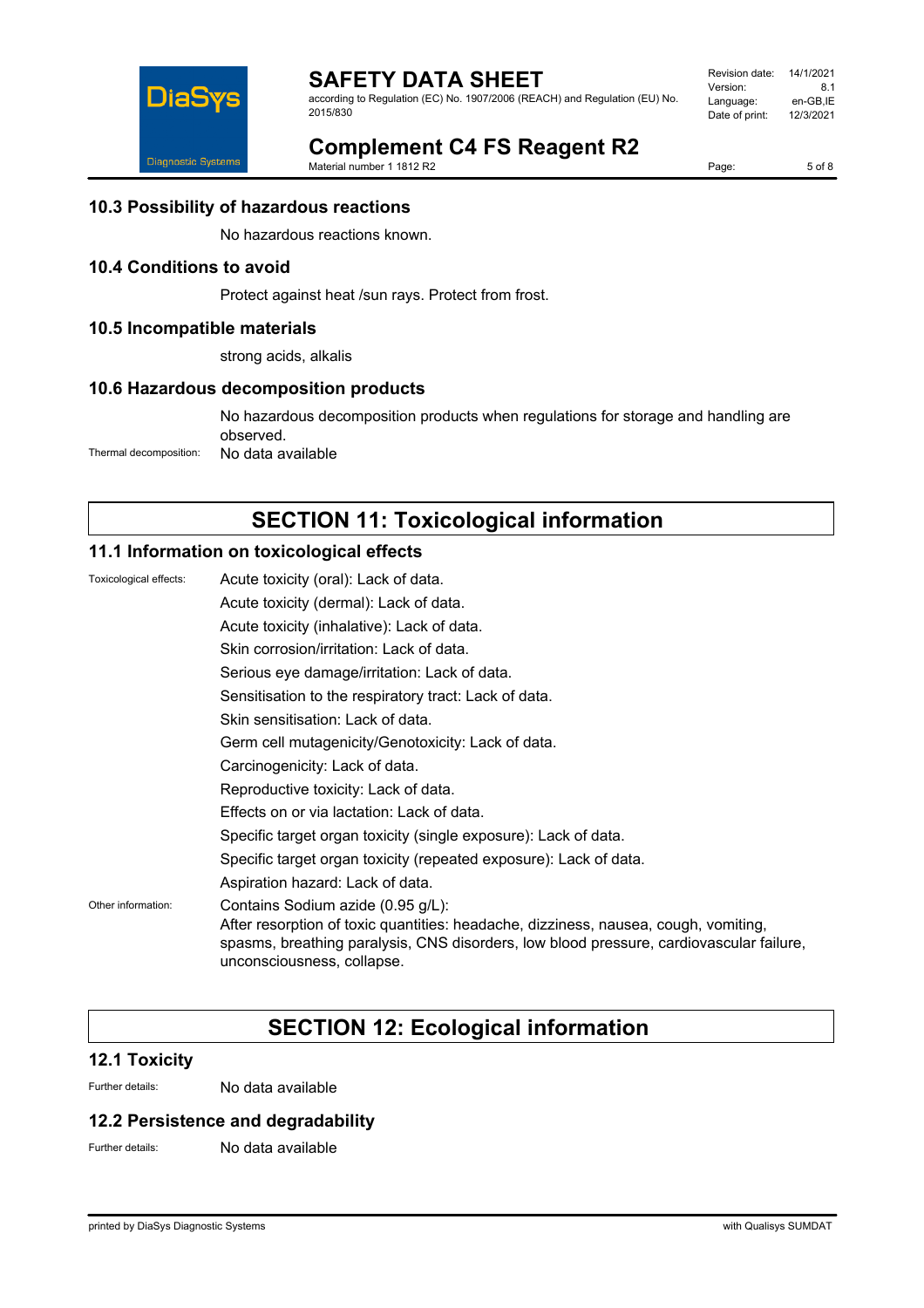

according to Regulation (EC) No. 1907/2006 (REACH) and Regulation (EU) No. 2015/830

Revision date: 14/1/2021 Version: 8.1<br>Language: en-GB,IE Language: en-GB,IE<br>Date of print: 12/3/2021 Date of print:



**Complement C4 FS Reagent R2** Material number 1 1812 R2

Page: 6 of 8

# **12.3 Bioaccumulative potential**

Partition coefficient: n-octanol/water:

No data available

## **12.4 Mobility in soil**

No data available

## **12.5 Results of PBT and vPvB assessment**

No data available

## **12.6 Other adverse effects**

General information: Do not allow to enter into ground-water, surface water or drains.

# **SECTION 13: Disposal considerations**

## **13.1 Waste treatment methods**

## **Product**

| .                 |                                                                                                                                                                                               |  |
|-------------------|-----------------------------------------------------------------------------------------------------------------------------------------------------------------------------------------------|--|
| Waste key number: | 16 05 06 <sup>*</sup> = Laboratory chemicals, consisting of or containing hazardous substances,<br>including mixtures of laboratory chemicals.<br>* = Evidence for disposal must be provided. |  |
| Recommendation:   | Special waste. Dispose of waste according to applicable legislation.                                                                                                                          |  |
| Package           |                                                                                                                                                                                               |  |
| Waste key number: | 15 01 02 = Plastic packaging                                                                                                                                                                  |  |
| Recommendation:   | Dispose of waste according to applicable legislation.                                                                                                                                         |  |

Non-contaminated packages may be recycled.

# **SECTION 14: Transport information**

## **14.1 UN number**

ADR/RID, IMDG, IATA-DGR:

not applicable

## **14.2 UN proper shipping name**

ADR/RID, IMDG, IATA-DGR:

Not restricted

# **14.3 Transport hazard class(es)**

ADR/RID, IMDG, IATA-DGR:

not applicable

# **14.4 Packing group**

ADR/RID, IMDG, IATA-DGR:

not applicable

## **14.5 Environmental hazards**

Marine pollutant: no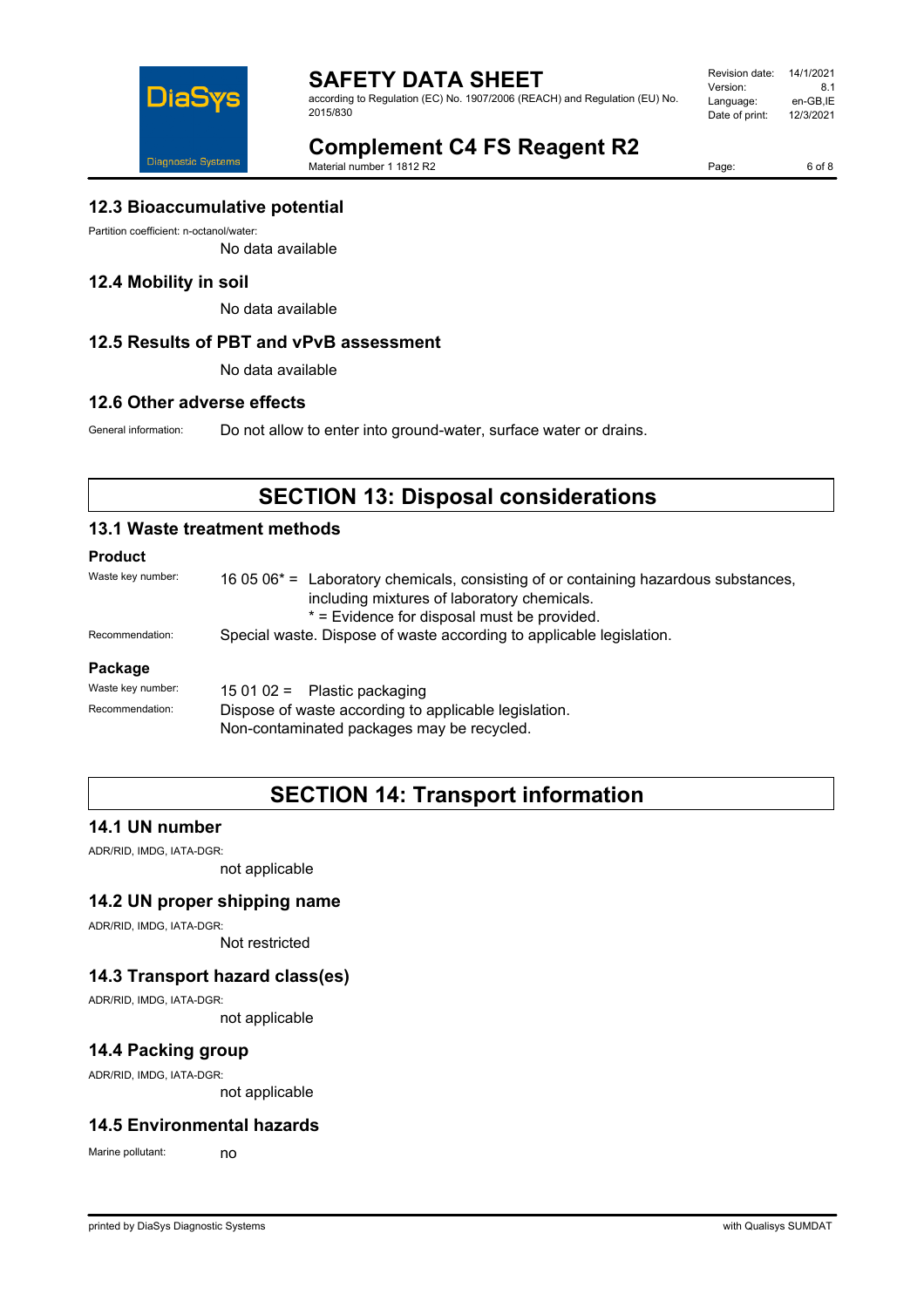

according to Regulation (EC) No. 1907/2006 (REACH) and Regulation (EU) No. 2015/830

| Revision date: | 14/1/2021 |
|----------------|-----------|
| Version:       | 81        |
| Language:      | en-GB.IE  |
| Date of print: | 12/3/2021 |
|                |           |

# **Complement C4 FS Reagent R2**

Material number 1 1812 R2

Page: 7 of 8

# **14.6 Special precautions for user**

No dangerous good in sense of these transport regulations.

# **14.7 Transport in bulk according to Annex II of Marpol and the IBC Code**

No data available

# **SECTION 15: Regulatory information**

# **15.1 Safety, health and environmental regulations/legislation specific for the substance or mixture**

### **National regulations - Great Britain**

Hazchem-Code:

No data available

## **15.2 Chemical Safety Assessment**

For this mixture a chemical safety assessment is not required.

# **SECTION 16: Other information**

## **Further information**

Abbreviations and acronyms:

ADN: European Agreement concerning the International Carriage of Dangerous Goods by Inland Waterways ADR: European Agreement concerning the International Carriage of Dangerous Goods by Road AS/NZS: Australian Standards/New Zealand Standards CAS: Chemical Abstracts Service CFR: Code of Federal Regulations CLP: Classification, Labelling and Packaging CNS: Central Nervous System DMEL: Derived minimal effect level DNEL: Derived no-effect level EC: European Community EN: European Standard EU: European Union IATA: International Air Transport Association IBC Code: International Code for the Construction and Equipment of Ships carrying Dangerous Chemicals in Bulk IMDG Code: International Maritime Dangerous Goods Code MARPOL: Maritime Pollution: The International Convention for the Prevention of Pollution from Ships OSHA: Occupational Safety and Health Administration PBT: Persistent, bioaccumulative and toxic PNEC: Predicted no-effect concentration REACH: Registration, Evaluation, Authorisation and Restriction of Chemicals RID: Regulations Concerning the International Carriage of Dangerous Goods by Rail vPvB: Very persistent and very bioaccumulative CNS: Central Nervous System